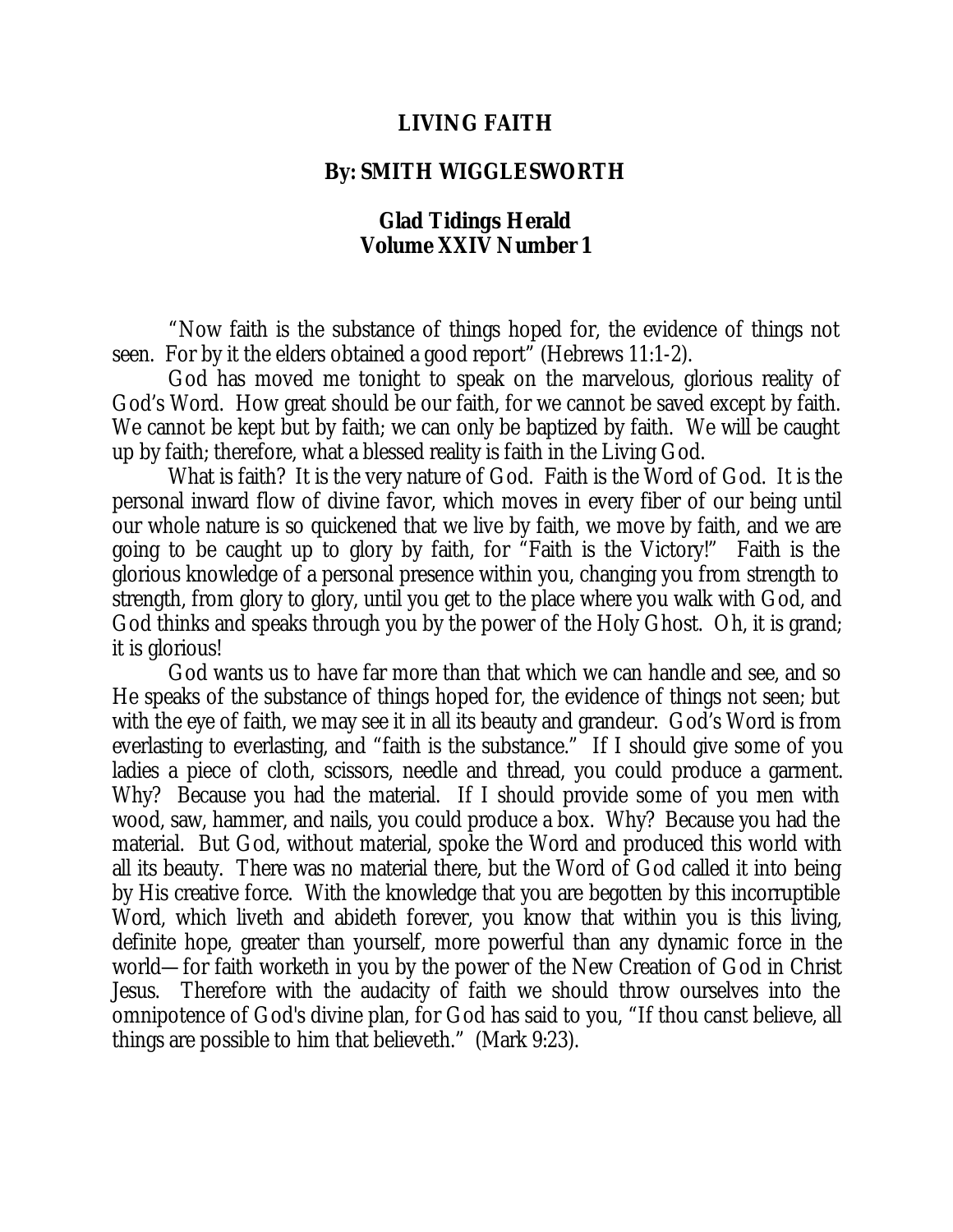It is possible for the power of God to be so manifest in your human life that you will never be as you were before; for you will be ever going forward, from victory to victory, for faith knows no defeat.

The Word of God will bring you into a wonderful place of rest in faith. God means for you to have a clear conception of what faith is, how faith came, and how it remains. Faith is in the divine plan, for it brings you to the open door that you might enter in. You must have an open door, for you cannot open the door; it is God who does it, but He wants you to be ready to step in and claim His promises to all the divine manifestation of power in the name of Christ Jesus. It is only thus that you will be able to meet and conquer the enemy, for "He that is within you is greater than he that is without."

Living faith brings glorious power and personality; it gives divine ability, for it is by faith that Christ is manifested in your mortal flesh by the Word of God. I would not have you miss the knowledge that you have heard from God, and to realize that God has so changed you that all weakness, fear, inability, and everything that has made you a failure has passed away. Faith has power to make you what God wants you to be; only you must be ready to step into the plan and believe His Word.

The first manifestation of God's plan was the Cross of Calvary. You may refuse it; you may resist it. But God, who loves you with an everlasting love, has followed you through life and will follow you with His great grace that He may bring you to a knowledge of this great salvation. God, in his own plan for your eternal good, may have brought something into your life that is distasteful; something that is causing you to feel desperate, that your life is worthless. What does it mean? It means that the Spirit of God is showing you your own weakness so that you might cry out unto Him, and when you do He will show you the Cross of Redemption. Then God will give you faith to believe, for faith is the gift of God.

God, who has given us this faith, has a wonderful plan for our lives. Do you remember when God brought you to this place of salvation, how the faith He gave you brought a great desire to do something for Him, and then He showed you that wonderful open door? I was saved over sixty-seven years ago, and I have never lost the witness of the Spirit. If you will not allow your human nature to crush your faith and interfere with God's plan in its wonderful divine setting, you will mount up like the eagles. Oh the wonderful effectiveness of God's perfect plan working in us with the Divine Trinity flowing through humanity changing our very nature to the extent that we cannot disbelieve. Instead, we act faith, talk faith, and in faith sing praises unto the Lord. There is no room for anything that is not faith, for we have passed beyond the natural plane into a new atmosphere—God enclosed and enclosing us.

Faith is an increasing position, always triumphant. It is not a place of poverty but of wealth. If you always live in fruitfulness you will always have plenty. What does it say in this scripture? "The elders obtained a good report!" The man who lives in faith always has a good report. The Acts of the Apostles were written because the